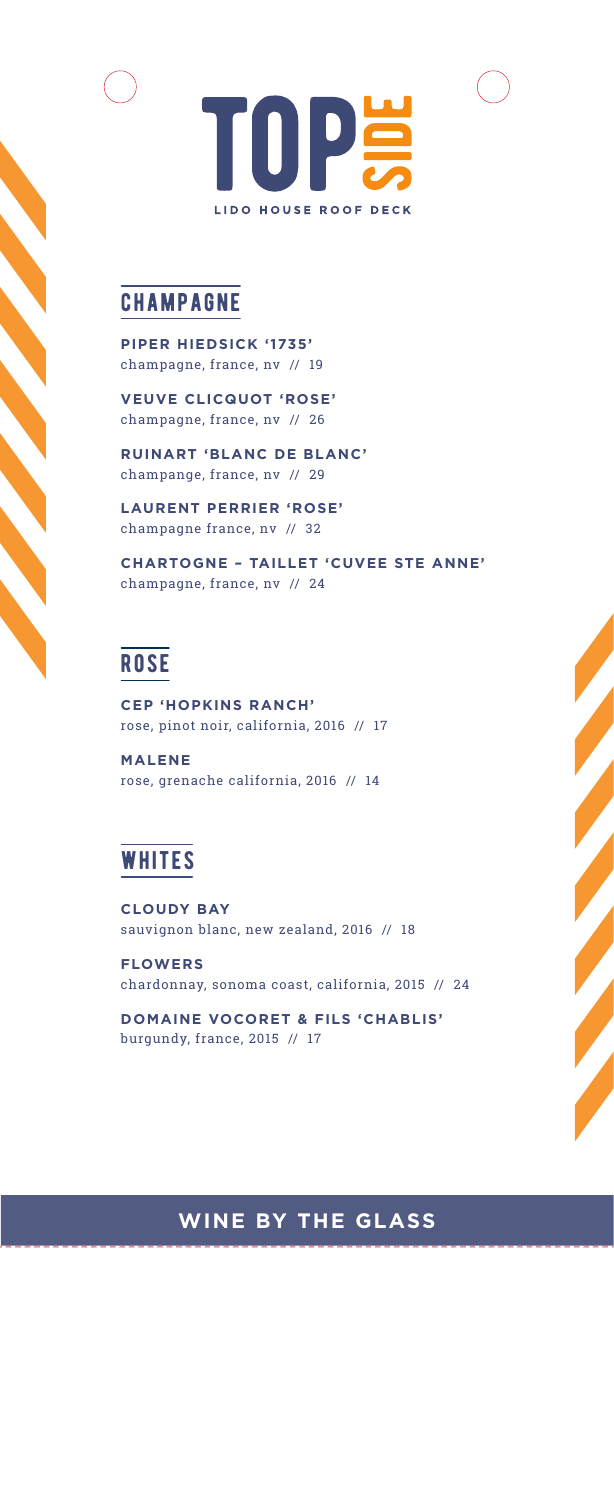# **REDS**

**HIRSCH 'SAN ANDREAS'** pinot noir sonoma coast, california, 2014 // 35

**BABCOCK** sta. rita hills, pinot noir california, 2014 // 21

**JOSEPH DROUHIN 'COTE DE BEAUNE'** burgundy, france, 2015 // 33

**AUSTIN HOPE** cabernet sauvignon, paso robles, california, 2014 // 18

**AMAPOLA CREEK** cabernet sauvignon, moon mountain, california, 2014 // 24

### **WINE BY THE GLASS**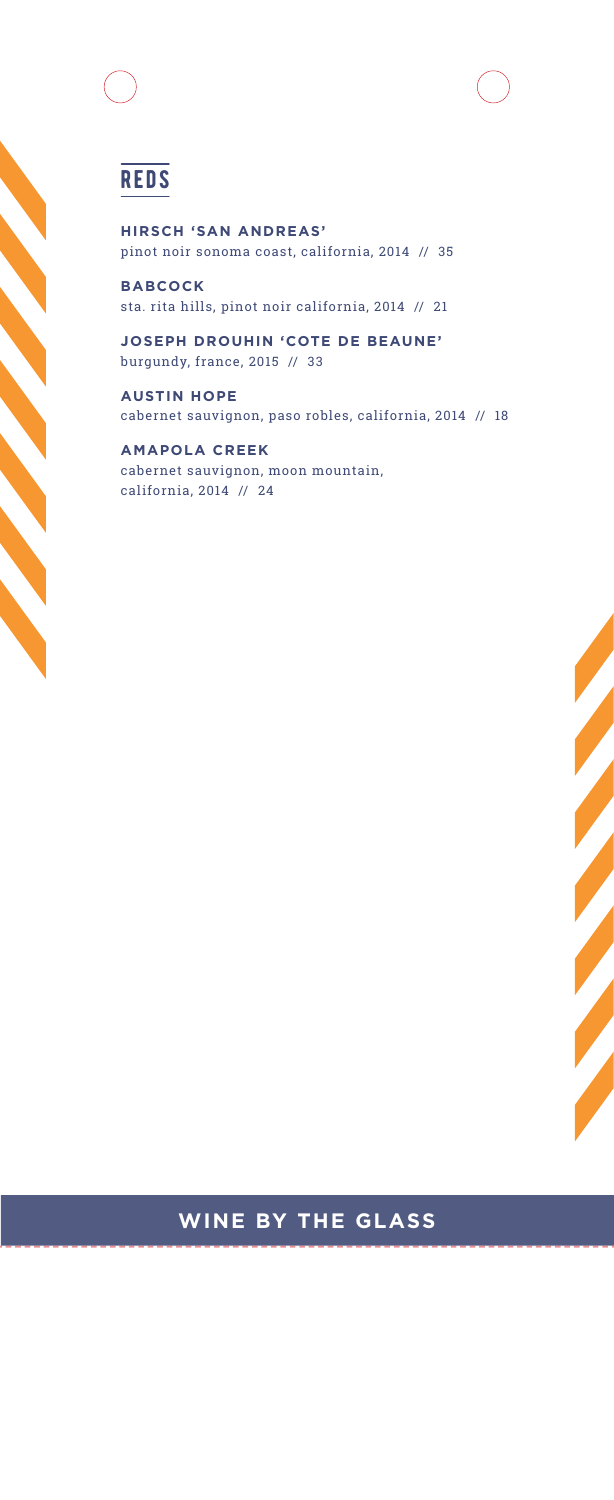### topside celebration

golden peach topped with piper heidsieck cuvee brut // 26

# lido fashion

basil hayden, chivas regal 12yr, birch // 16

### topside margarita

don julio blanco, hellfire, grand marnier, fresh juice, spiced rim // 17

#### pacific voyage

nolets gin, cucumber and kumquat, elderflower tonic // 16

#### lido slushy

like when you're a kid // 15

#### devil to pay

pressure infused jalapeno tequila, mezcal, cucumber, lime // 16

#### **SURFS UP**

bacardi 8yr, lime, banana liquor, macadamia nut // 16

#### not your sailors sangria

grey goose, white wine, prosecco, frozen fruit // punch bowl 65

#### pina punch

light rum, aged rum, house made coconut syrup, chartruse, fresh pineapple // punch bowl 65

#### **HOUSE COCKTAILS**

. . . . . . . .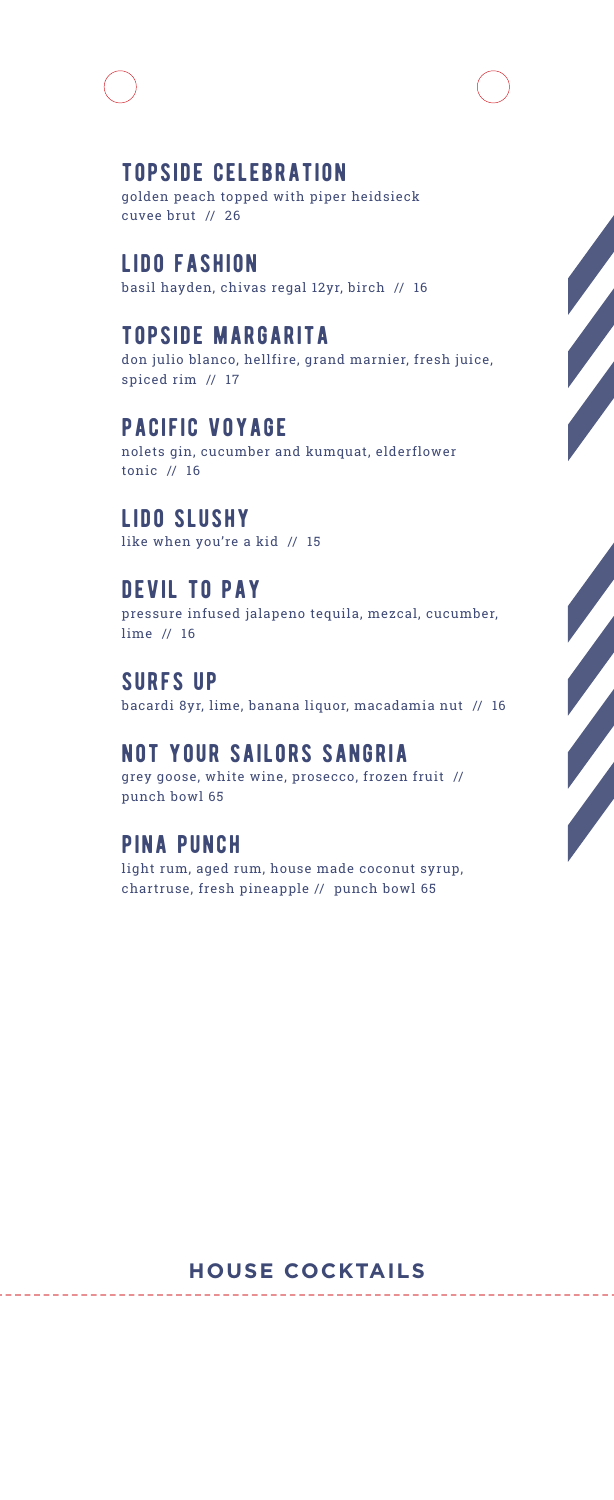

# captain's nuts.

house roasted nuts // 5

1/2 dozen designer oysters. meyer lemon mignonette // 20

pepper marinated kampachi. yuzu marinated, olive oil, california avocado // 22

dungeness crab avocado. grapefruit, coriander vinaigrette // 26

heirloom tomato. red pepper, cucumber, feta, red onion, olive oil, sea salt // 18

warm lobster lettuce cups. finger limes, smoke trout roe, butter lettuce // 26

krug + chicken sandwich. pairing made for the gods // 125 per person

# caviar service.

a playful rendition of a classic, which pairs with the champagne you are drinking // 69 per person



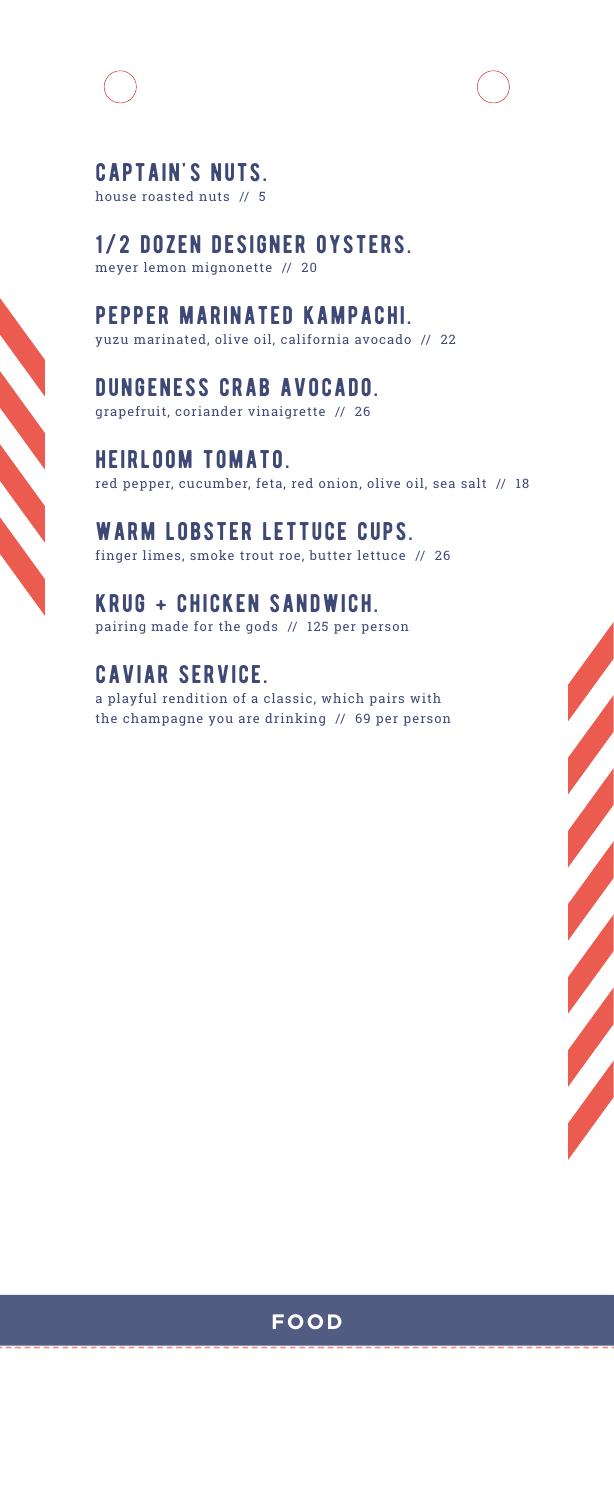# brut

**PIPER HEIDSIECK 'CUVEE 1785'** champange, france, nv // 76

**VEUVE CLICQUOT PONSARDIN 'YELLOW LABEL'**  champagne, france, nv // 89

**LAURENT PERRIER 'EXTRA BRUT'** champagne, france, nv // 108

**CHARTOGNE – TAILLET 'CUVEE STE. ANNE'** champagne, france, nv // 92

**KRUG 'GRANDE CUVEE'** champagne, france, nv (comes with chicken sandwich) // 375ml // 125

# blanc de blanc

**DOM RUINART 'BLANC DE BLANC'** champagne, france, nv // 112

**PIERRE GIMONNET '1ER CRU BLANC DE BLANC'** champagne, france, nv // 92

# **ROSE**

**LAURENT PERRIER 'ROSE'** champagne, france, nv // 120

**RUINART 'ROSE'** champagne, france, nv // 117

**VEUVE CLICQUOT 'ROSE'** champagne, france, nv // 104

# vintage

**LOUIS ROEDERER 'ROSE'** champagne, france, 2011 // 126

**VILMART & CIE 'COEUR DE CUVEE'** champagne, france, 2009 // 208

**VEUVE CLICQUOT 'VINTAGE BRUT'** champagne, france, 2008 // 134

**PERRIER JOUET 'BELLE EPOQUE'** champagne, france, 2008 // 264

#### **CHAMPAGNE**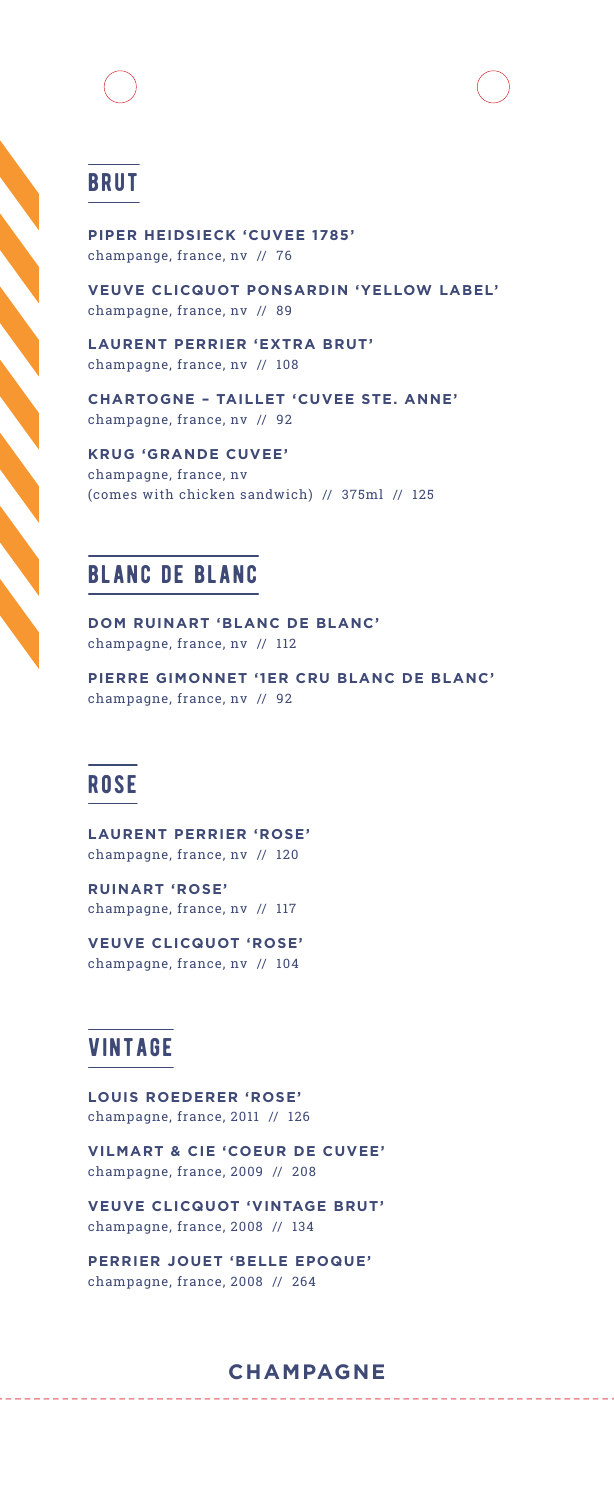# vintage

**VEUVE CLICQUOT 'LA GRANDE DAME'** champagne, france, 2008 // 228

**VEUVE CLICQUOT 'VINTAGE ROSE'**  champagne, france, 2008 // 148

**PERRIER JOUET 'BELLE EPOQUE ROSE'** champagne, france, 2008 // 433

**VEUVE CLICQUOT 'LA GRANDE DAME ROSE'** champagne, france, 2008 // 410

**SALON 'S' 'BLANC DE BLANC'** champagne, france, 2006 // 400

**LOUIS ROEDERER 'CRISTAL'** champagne, france, 2004 // 430

**DOM PERIGNON 'BRUT'** champagne, france, 2003 // 325

**LOUIS ROEDERER 'CRISTAL'** champagne, france, 2002 // 448

**PIPER HEIDSIECK 'RARE'** champange, france, 2002 // 202

**LOUIS ROEDERER 'CRISTAL'** champagne, france, 1999 // 460

**PIPER HEIDSIECK 'RARE'** champange, france, 1998 // magnum 526

**DOM PERIGNON 'ROSE'**  champagne, france, 1998 // magnum 1,200

**SALON 'S' 'BLANC DE BLANC'** champagne, france, 1997 // 1,258

**KRUG 'CLOS D'AMBONNAY'** champagne, france, 1996 // 2,980

. . . . . . .

#### **CHAMPAGNE**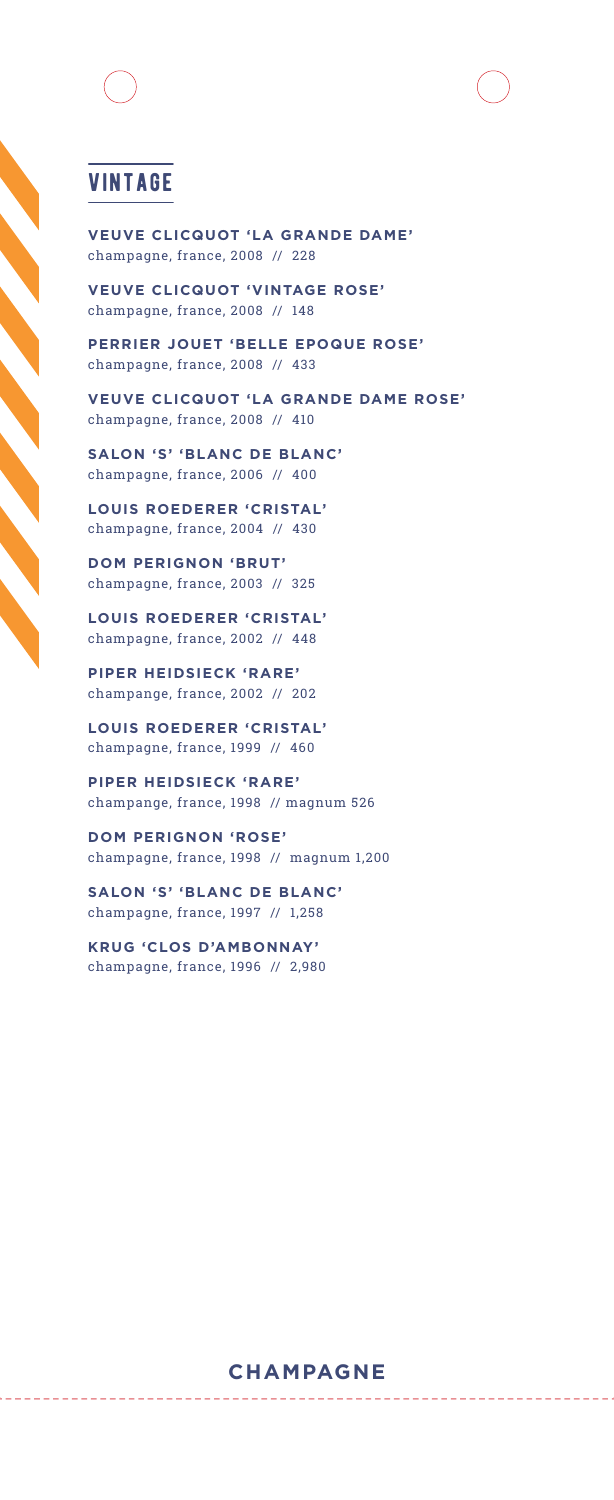

**DELILLE CELLARS 'CHALEUR BLANC'** white blend, washington, 2015 // 60

**CLOUDY BAY** sauvignon blanc, marlborough, new zealand, 2016 // 78

**DÖNNHOFF 'OBERHÄUSER BRÜCKE SPATLESE'** riesling, germany, 2016 // 94

# **ROSE**

**CEP 'HOPKINS RANCH'** rose, pinot noir, russian river california, 2016 // 68

**MALENE** rose, central coast, california, 2016 // magnum 98

#### **CHARDONNAY**

**DOMAINE Y. CLERGET 'LES CHEVALIERS' MEURSAULT** france, 2015 // 124

**JOSEPH DROUHIN 'MEURSAULT'** burgundy, france, 2015 // 94

**KISTLER 'LES NOISETEIRS'** carnaros, california, 2012 // 100

**FLOWERS 'CAMP MEETING RIDGE'** sonoma coast, 2013 // 116

# pinot noir

**HIRSCH 'SAN ANDREAS'** sonoma coast, california, 2014 // 114

**JOSEPH DROUHIN 'COTE DE BEAUNE'** burgundy, france, 2015 // 90

**DOMAINE JEAN-MARC BOILLOT 'JARILLIERES' POMMARD** burgundy, france, 2015 // 168

**KISTLER** sonoma coast, california, 2014 // 108

# **WINE BY THE BOTTLE**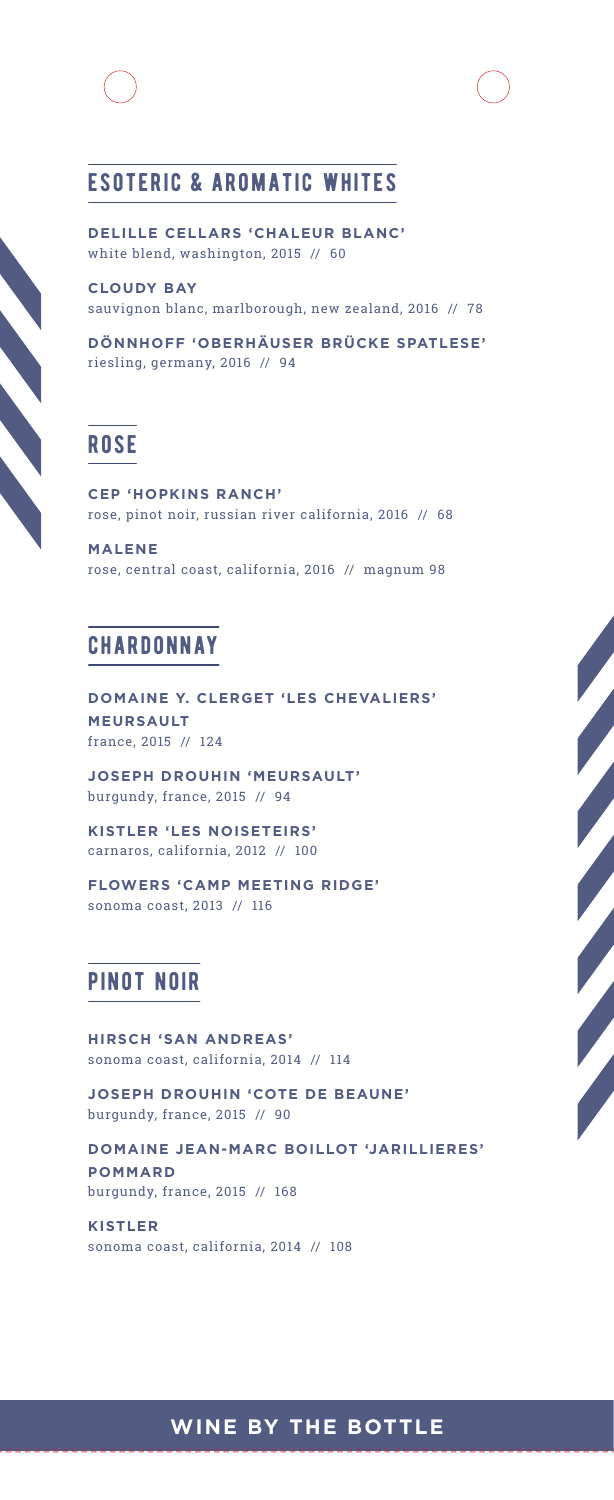

# cabernet sauvignon

**AMAPOLA CREEK** cabernet sauvignon, moon mountain, california, 2014 // 96

**DARIOUSH 'SIGNATURE'** cabernet sauvingnon, napa valley, california, 2014 // 189

**OPUS ONE** cabernet sauvignon, napa valley, california, 2012 // 435

# bold reds

**DONELAN 'CUVEE CHRISTINE'** syrah, sonoma, california, 2013 // 113

**DARIOUSH 'SIGNATURE'** cabernet franc, napa valley, california, 2015 // 128

# 

# **WINE BY THE BOTTLE**